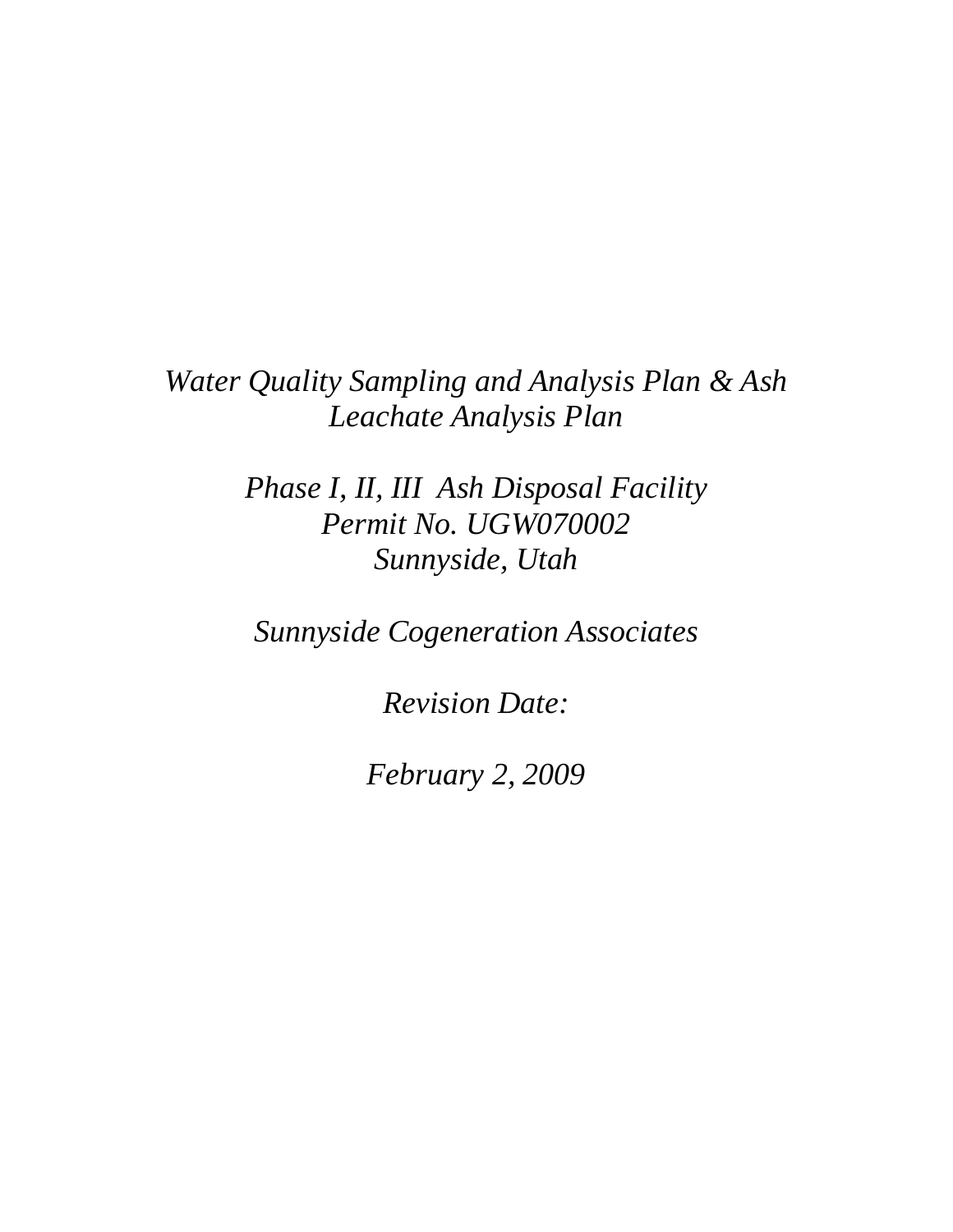# **TABLE OF CONTENTS**

| <b>Section</b> |            |       | Page |
|----------------|------------|-------|------|
| 1.0            | 1.1<br>1.2 |       |      |
| 2.0            | 2.1<br>2.2 | 2.2.1 |      |
| 3.0            |            |       |      |
| 4.0            |            |       |      |
| 5.0            |            |       |      |
|                |            |       |      |

# **FIGURE**

| Figure 1 | Sunnyside Ash Landfill Site Map with Monitor Well and Seep Locations |  |
|----------|----------------------------------------------------------------------|--|
|          |                                                                      |  |

# **TABLE**

Table 1 Monitoring Locations and Sampling Parameters

# **APPENDIX**

| Appendix A Ash Leachate Analysis Plan                                |
|----------------------------------------------------------------------|
| Appendix B Date Collection Quality Assurance/Quality Control Program |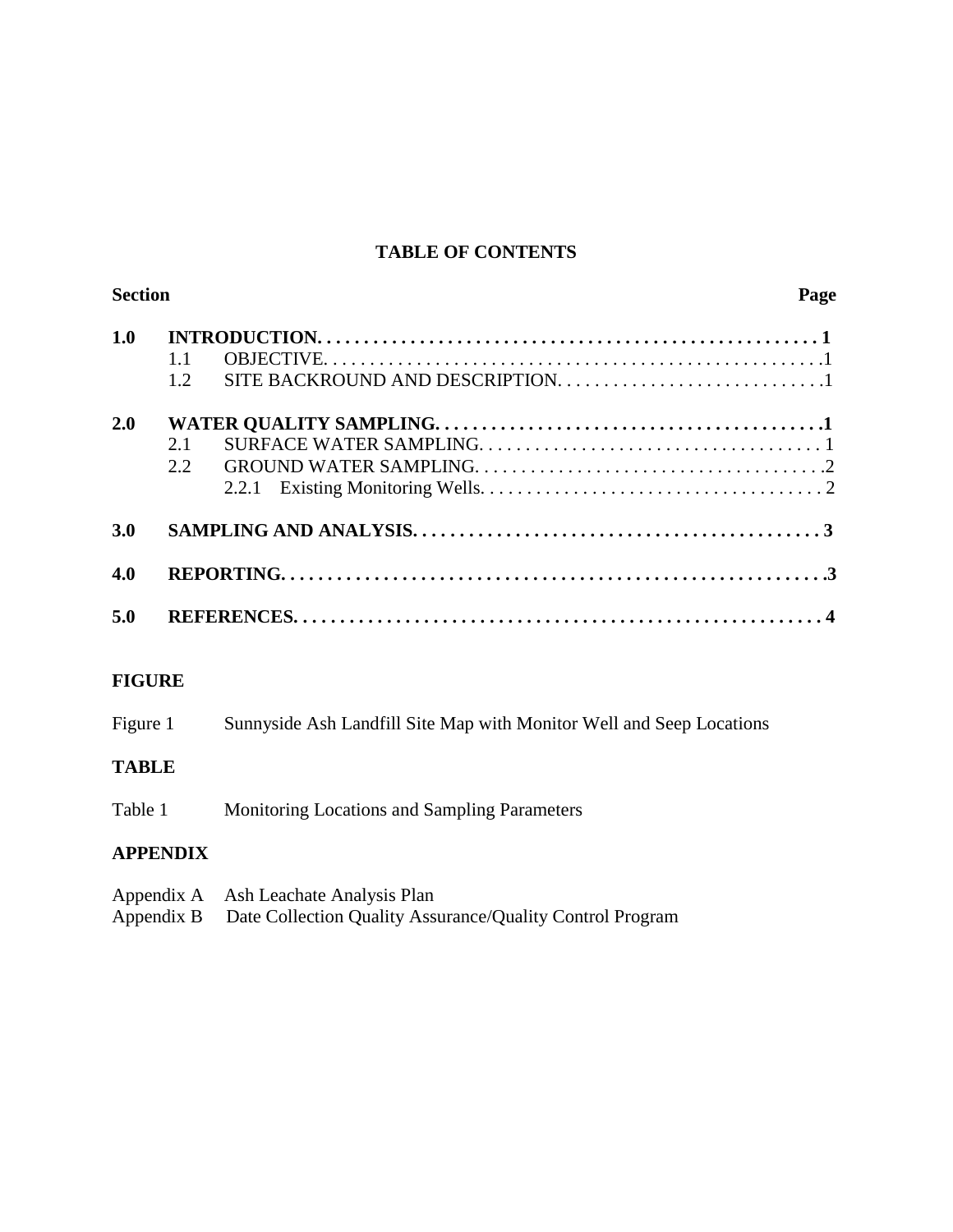# **1.0 INTRODUCTION**

#### 1.1 OBJECTIVE

This water quality sampling plan is designed for the monitoring of groundwater quality in accordance with groundwater discharge (GWD) permit No. UGW070002 at the proposed Ash Landfill Expansion Facility.

#### 1.2 SITE BACKROUND AND DESCRIPTION

The Sunnyside Cogeneration Plant is a coal refuse fired electrical power plant located in Sunnyside, Utah (Figure 1) which has been in operation since 1993. The plant utilizes coarse refuge from two refuse piles as its primary fuel source. Ash currently generated at the power plant is transported and disposed of at the existing Ash Landfill Facility located southwest of the plant. Placement of ash began in May, 1993, in Phase I of the Landfill.

#### **2.0 WATER QUALITY SAMPLING**

Water quality sampling is required under the GWD permit. Background water quality sampling was conducted for the present Ash Landfill Facility. The sampling parameters, limits, and reporting procedures from the prior water quality sampling plan will be adopted for this plan.

#### 2.1 SURFACE WATER SAMPLING

In accordance with the existing Water Quality Sampling Plan, two surface water sampling points are presently monitored. These locations include Whitmore Springs and the Fresh Water Reservoir.

#### 2.2 GROUND WATER SAMPLING

In accordance with the ground water permit, groundwater down gradient of the Ash Landfill Facility is to be monitored for possible impacts due to ash landfill operations. The Division of Water Quality ground water classification for the aquifer in the vicinity of the current ash landfill is a Class II ground water (TDS 1,000 to 3,000 mg/L). Ground water in the vicinity of the proposed ash landfill expansion area ranges in TDS from 2,510 to 7,180 milligrams per liter (Maxim, 1996). The ground water in the vicinity of the proposed landfill would likely be classified as a Class III ground water.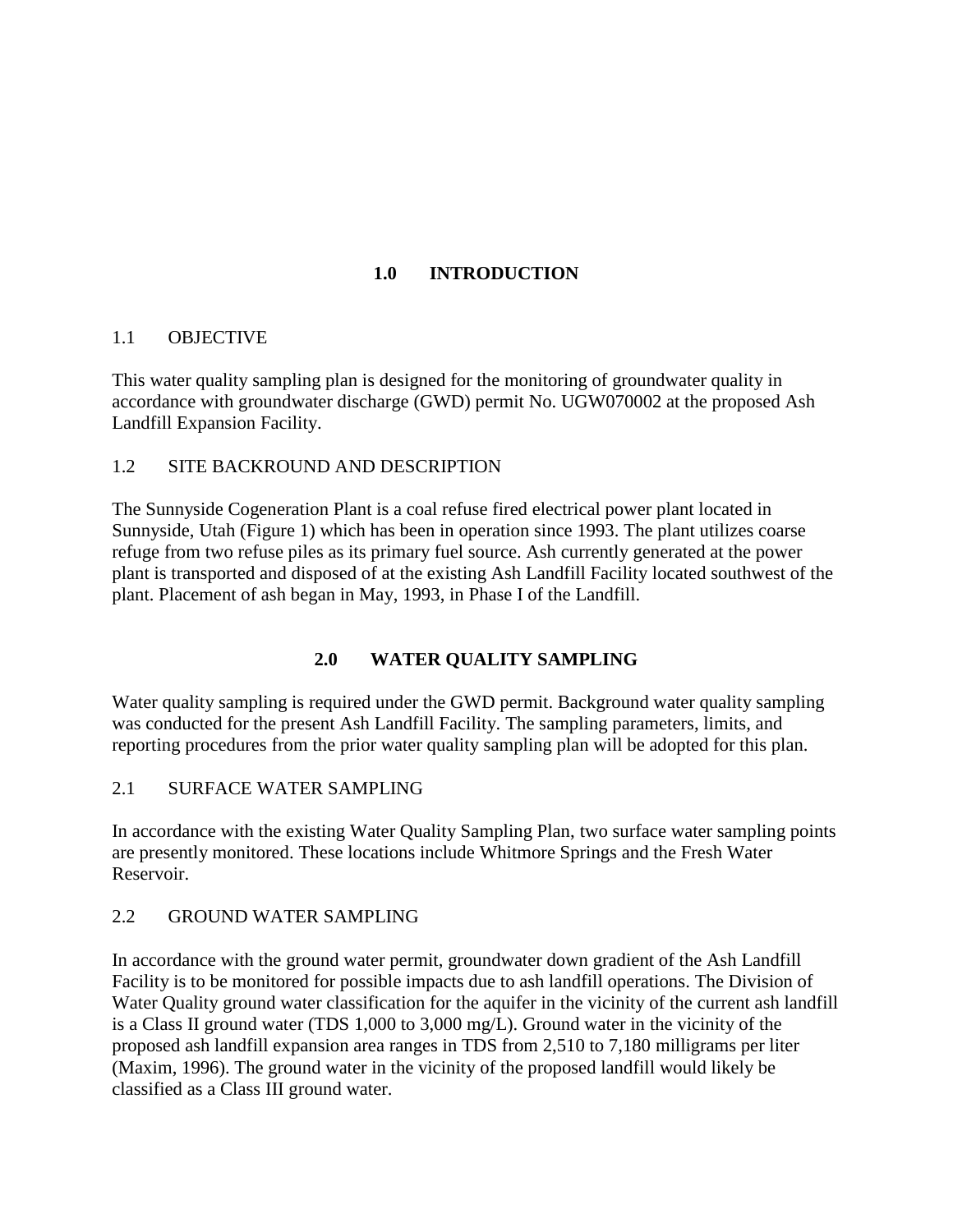#### 2.2.1 Existing Monitoring Wells

Presently there are five ground water monitoring wells associated with the existing Ash Landfill Facility. The wells are sampled for the parameters listed in the ground water discharge permit. Descriptions of the wells are presented below:

Monitoring well MW-1 (formerly A-1) was installed in November 1990. It was sampled periodically up to September, 1992. From September 1992 to September 1993 it was sampled monthly. From October 1993 to 2001 it was sampled on quarterly sampling schedule. From 2001 to present it has been on a semi-annual sampling schedule. MW-1 is now associated with the Phase III expansion.

Monitoring well MW-2 was installed September 1992. From September 1992 to September 1993 it was sampled monthly. From October 1993 to 2001 it was sampled on quarterly sampling schedule. From 2001 to present it has been on a semi-annual sampling schedule.

Monitoring well MW-3 was installed September 1992. From September 1992 to September 1993 it was sampled monthly. From October 1993 to 2001 it was sampled on quarterly sampling schedule. From 2001 to present it has been on a semi-annual sampling schedule.

Monitoring well MW-4 was installed in July 1996 as an alternative monitoring point to MW-1. It was sampled on a sampling schedule of 8 events to be completed in one year (to establish background values) to be followed by quarterly sampling. MW-4 was installed between MW-1 and MW-2. From 2001 to present it has been on a semi-annual sampling schedule.

Monitoring well MW-7 was installed in July 1997 as part of the Phase II expansion. It was sampled on a sampling schedule of 8 events to be completed in one year (to establish background values) to be followed by quarterly sampling. MW-7 was installed at the toe of the new sedimentation pond 017. From 2001 to present it has been on a semi-annual sampling schedule.

#### **3.0 SAMPLING AND ANALYSIS**

All surface water and ground water sampling associated with the Ash Landfill Expansion will conform to procedures and schedules as outlined in SCA's Ground Water Permit.

All aspects of sampling and analysis under the GWD permit will conform to MAIN's Standard Quality Assurance/Quality (QA/QC) Control Plan. This plan is included as Appendix B. A brief summary of QA/QC protocol is presented below.

A field blank (rinsate blank) and a field duplicate will be collected for every 20 environmental samples collected. Groundwater to be analyzed for dissolved metals will be filtered and preserved with nitric acid. Surface water samples to be analyzed for dissolved metals will not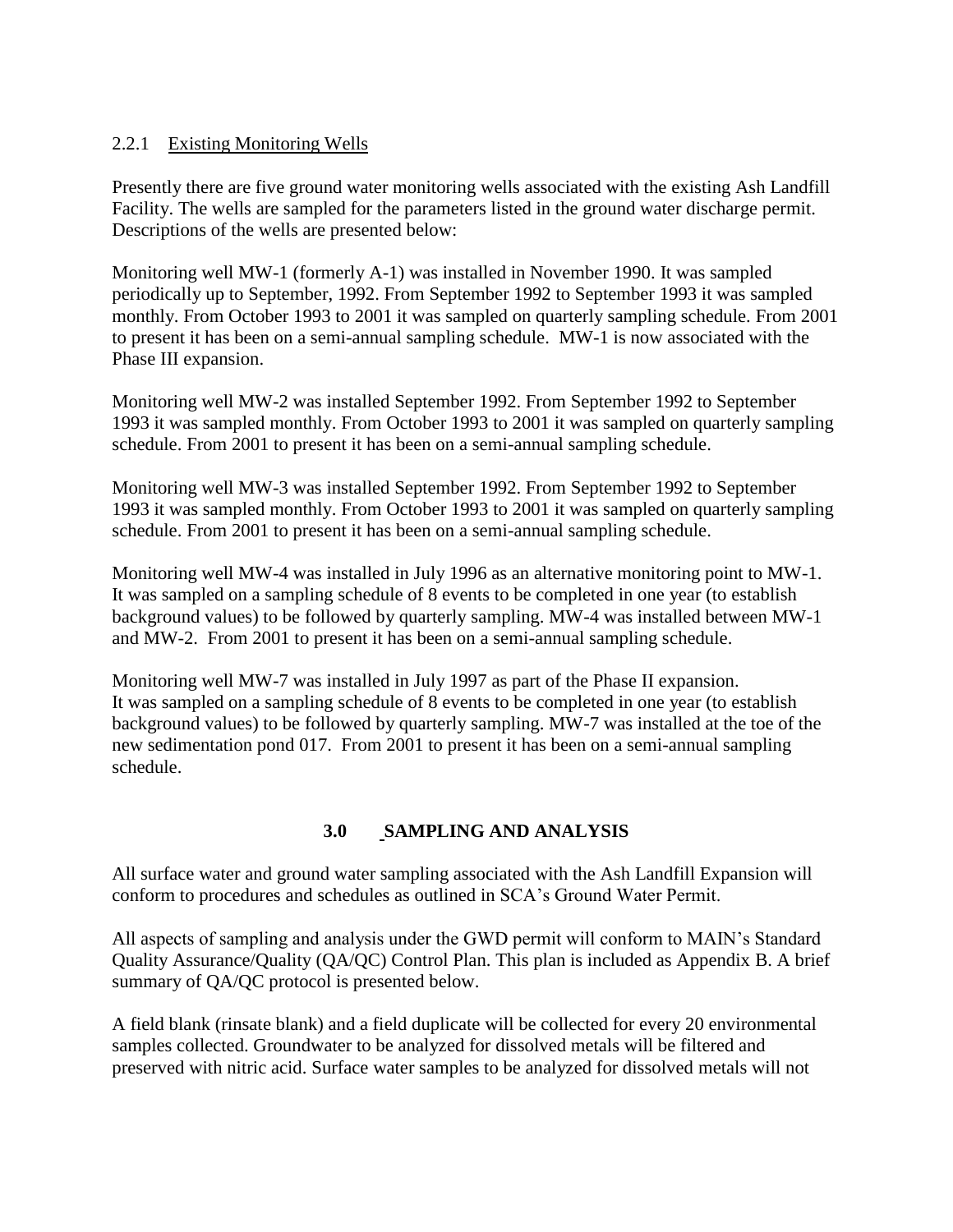be filtered. They will be preserved with nitric acid. All samples will be dispensed into appropriate, laboratory –supplied bottles and stored in coolers on ice until received by the analytical laboratory. Appropriate chain of custody procedures and documentation will be followed.

#### **4.0 REPORTING**

The water quality sampling results will be submitted in a report to the Division of Water Quality on the following schedule as outlined in the Ground Water Discharge Permit No. UGW070002.

|                 | Semi-annually                                        | Report Due On |  |
|-----------------|------------------------------------------------------|---------------|--|
| $1^{\rm st}$    | January, February, March, April, May, June           | July 15       |  |
| 2 <sup>nd</sup> | July, August, September, October, November, December | January 15    |  |

#### **5.0 REFERENCES**

Barr Engineering, 1996, Engineering report phase 2 ash disposal facility, Permit No. UGW07002, Sunnyside, Utah: Consultant Report, 26 p., tables, figures and appendices.

- C.T. Main, 1990, Groundwater discharge permit application, Sunnyside Cogeneration Associates, Sunnyside, Utah: Revision I, six sections with figures and tables.
- C.T. Main, 1990, Sampling and analysis plan for background groundwater quality determination, Sunnyside Cogeneration Associates, Sunnyside, Utah: four sections with appendices, figures, tables, and drawings.
- Huntingdon Chen Northern Inc. (Maxim), August 1992, Revised Water Quality Sampling Plan for Ground Water Discharge Permit No. UGW070002, Sunnyside Cogeneration Plant, Sunnyside, Utah: Project No. 5-137-91, 5 pages tables, figures, appendices, and drawings.
- Maxim Technologies Inc., 1996, Hydrologic characterization Sunnyside ash landfill expansion, Sunnyside Ash Landfill, Sunnyside Cogeneration Facility, Sunnyside, Utah: Project No. 520950054, 17 pages, figures, tables, and appendices.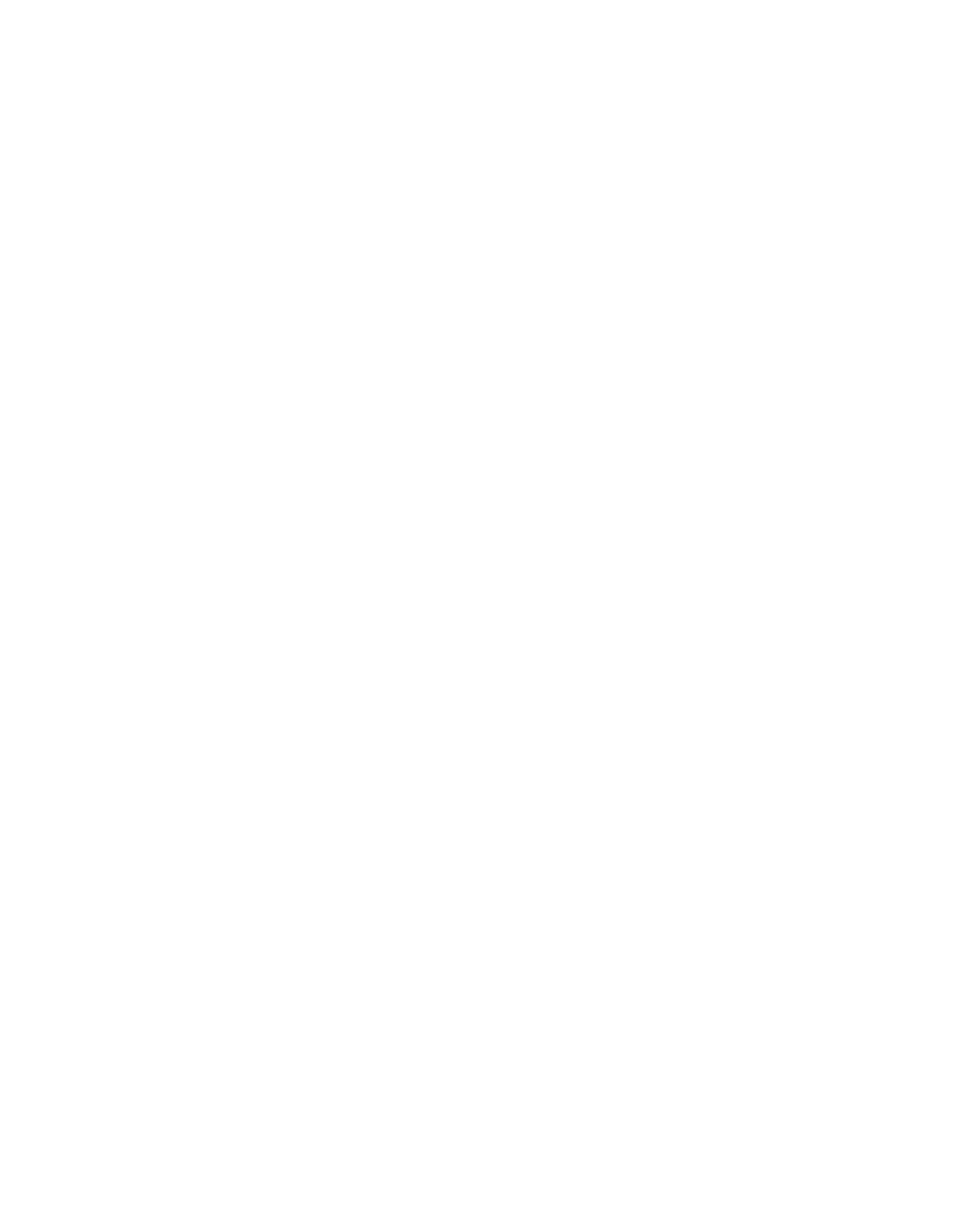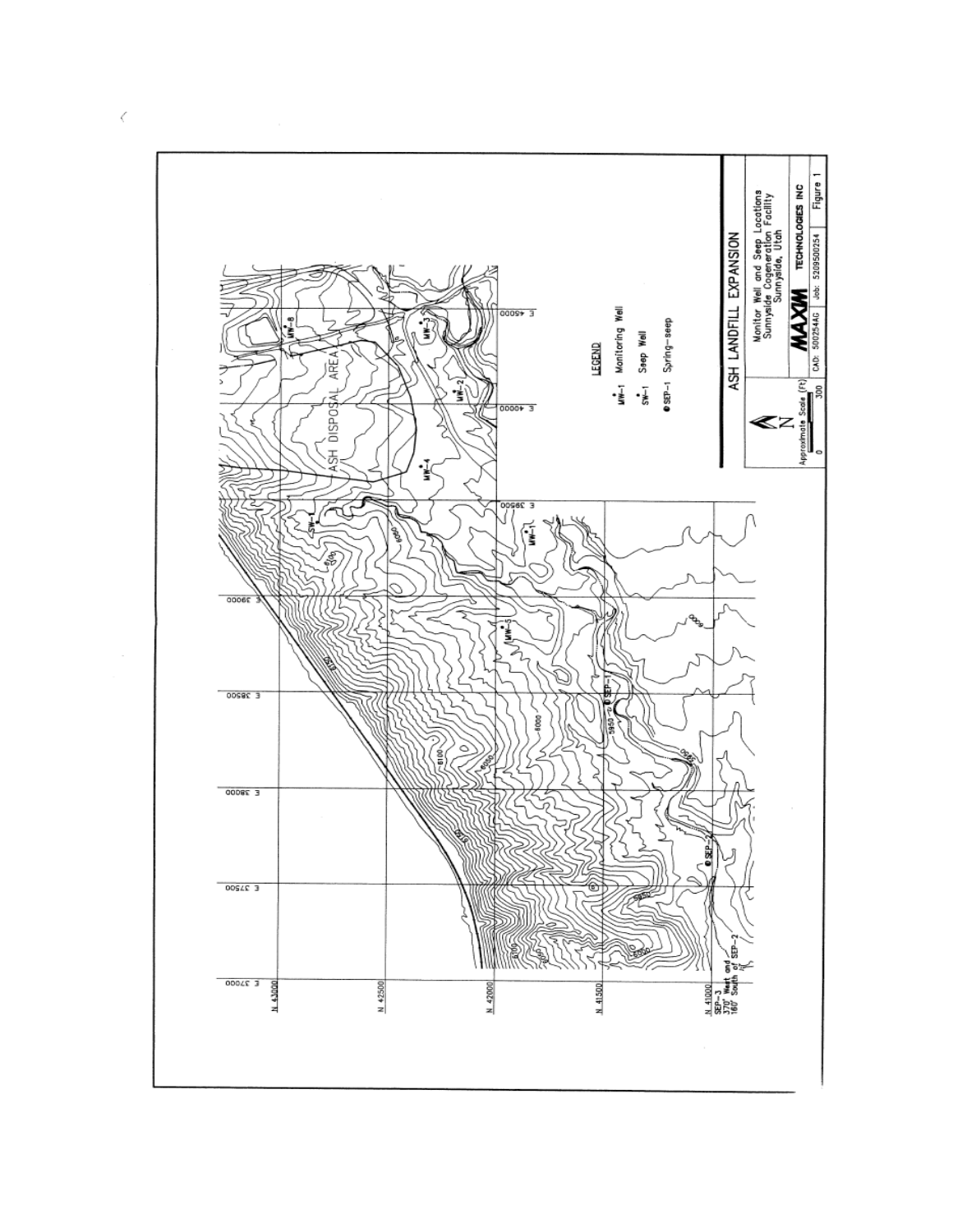#### SUNNYSIDE COGENERATION ASSOCIATES ASH LANDFILL FACILITY Ground Water Discharge Permit # UGW070002 Compliance Sampling

#### **MONITORING LOCATIONS**

Whitmore Springs Freshwater Reservoir Well MW-1 Well MW-2 Well MW-3 Well MW-4 Well MW-7

#### **PARAMETERS BOTTLE AND PRESERVATION REQUIREMENTS**

Field Parameters Temp pH Non-applicable SC Analytical Parameters Metals-Arsenic Barium Cadmium 1 X 1000ml, poly, filtered at wells Copper unfiltered at surface water locations, Lead all preserved with HNO3, cool. Selenium Silver Zinc **Inorganics** TDS 1 X 1000ml, poly, unfiltered, raw, cool. pH Cations and Anions Calcium Hardness (CaCO3) Sodium Potassium Magnesium 1 X 1000ml, poly, unfiltered, raw, cool. Chloride Sulfate Bicarbonate (HCO3) Carbonate (CO3) Alkalinity (CaCO3)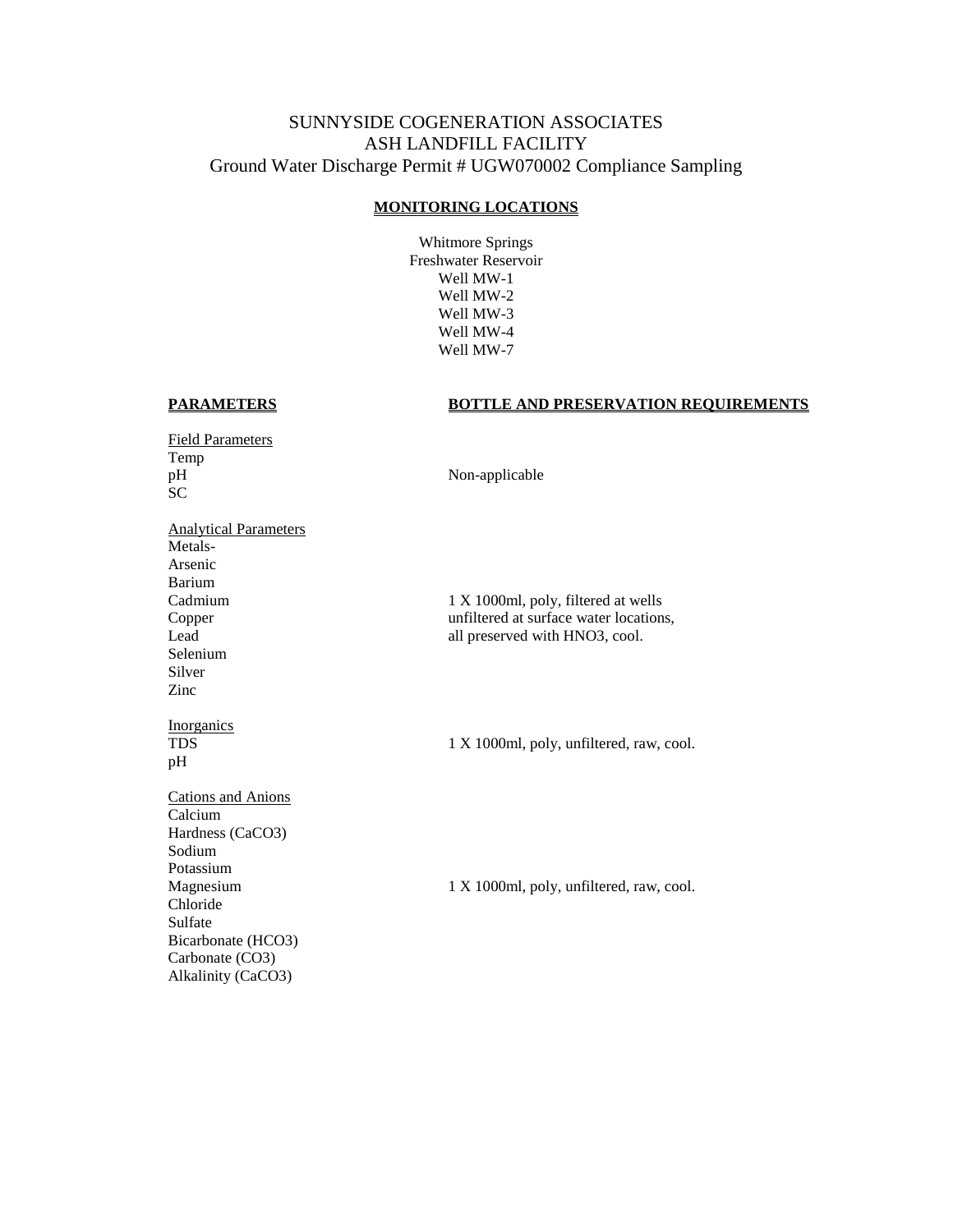#### DATA COLLECTION QUALITY ASSURANCE/ QUALITY CONTROL PROGRAM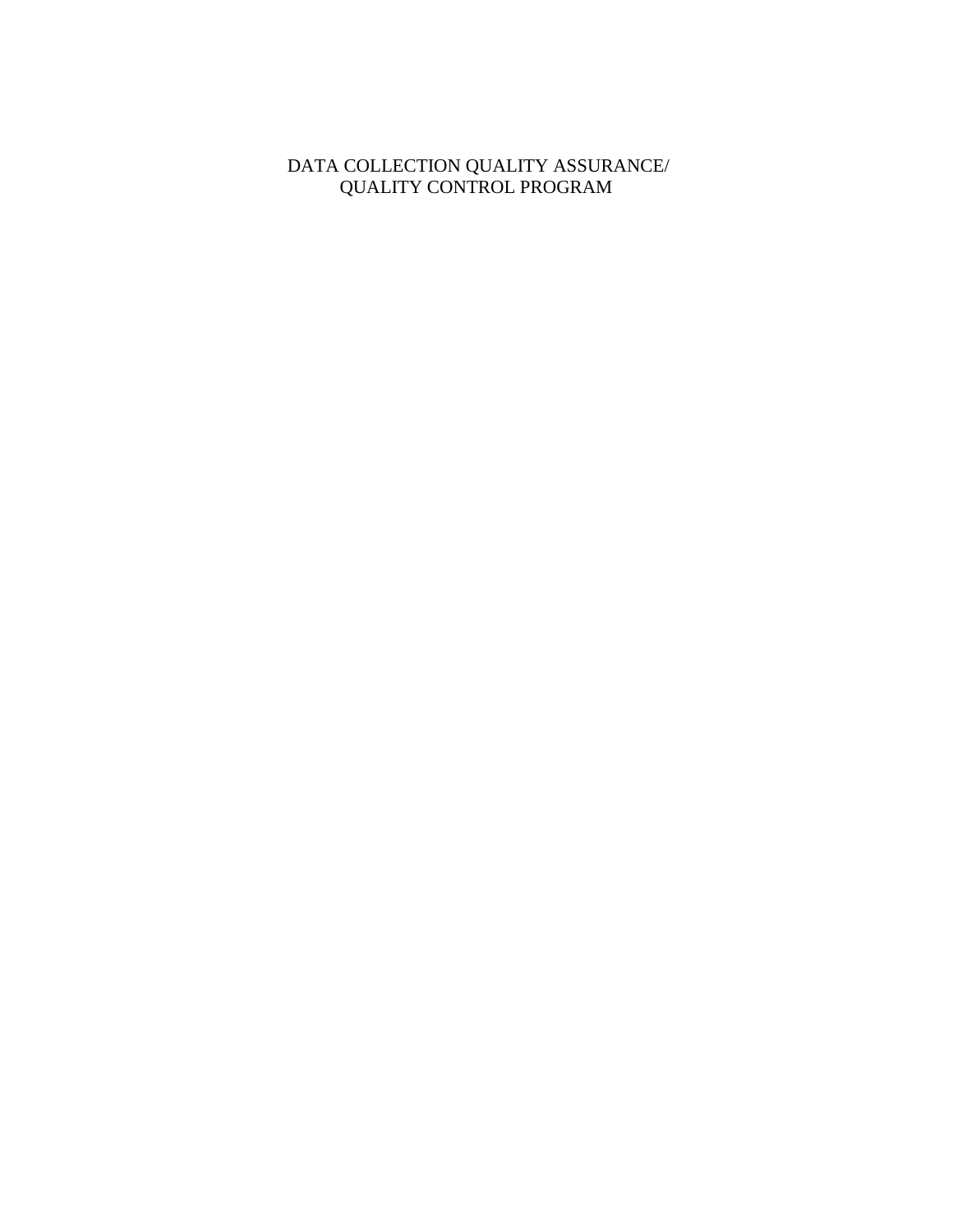# TABLE OF CONTENTS

| <b>SECTION</b> | <b>TITLE</b>        |                                                  | <b>PAGE</b> |
|----------------|---------------------|--------------------------------------------------|-------------|
| 1.0            | <b>INTRODUCTION</b> |                                                  | $1-1$       |
| 2.0            |                     | PRESAMPLING ACTIVITIES                           | $2 - 1$     |
|                | 2.1                 | Communication with Laboratory                    | $2 - 1$     |
|                | 2.2                 | <b>Container Preparation</b>                     | $2 - 1$     |
|                | 2.3                 | <b>Quality Control Samples</b>                   | $2 - 1$     |
| 3.0            |                     | <b>COLLECTION OF ENVIRONMENTAL SAMPLES</b>       | $3-1$       |
|                | 3.1                 | <b>Groundwater Sampling</b>                      | $3 - 1$     |
|                | 3.2                 | <b>Surface Water Sampling</b>                    | $3 - 5$     |
|                | 3.3                 | Non-Aqueous Phase Layer Sampling                 | $3 - 14$    |
|                | 3.4                 | <b>Field Measurements</b>                        | $3-15$      |
|                | 3.5                 | <b>Split Samples</b>                             | $3 - 15$    |
| 4.0            |                     | POST SAMPLE COLLECTION PROCEDURES                | $4-1$       |
|                | 4.1                 | Compositing                                      | $4 - 1$     |
|                | 4.2                 | <b>Field Filtration</b>                          | $4 - 1$     |
|                | 4.3                 | Sample Preservation                              | $4 - 1$     |
|                | 4.4                 | Sample Storage                                   | $4 - 2$     |
|                | 4.5                 | <b>Equipment and Material Decontamination</b>    | $4 - 2$     |
| 5.0            |                     | SAMPLE PACKAGING, SHIPPING, AND CHAIN-OF-CUSTODY |             |
|                | <b>PROCEDURES</b>   |                                                  | $5 - 1$     |
|                | 5.1                 | Packaging and Shipping Procedures for            |             |
|                |                     | <b>Environmental Samples</b>                     | $5 - 1$     |
|                | 5.2                 | <b>Chain of Custody Procedures</b>               | $5 - 2$     |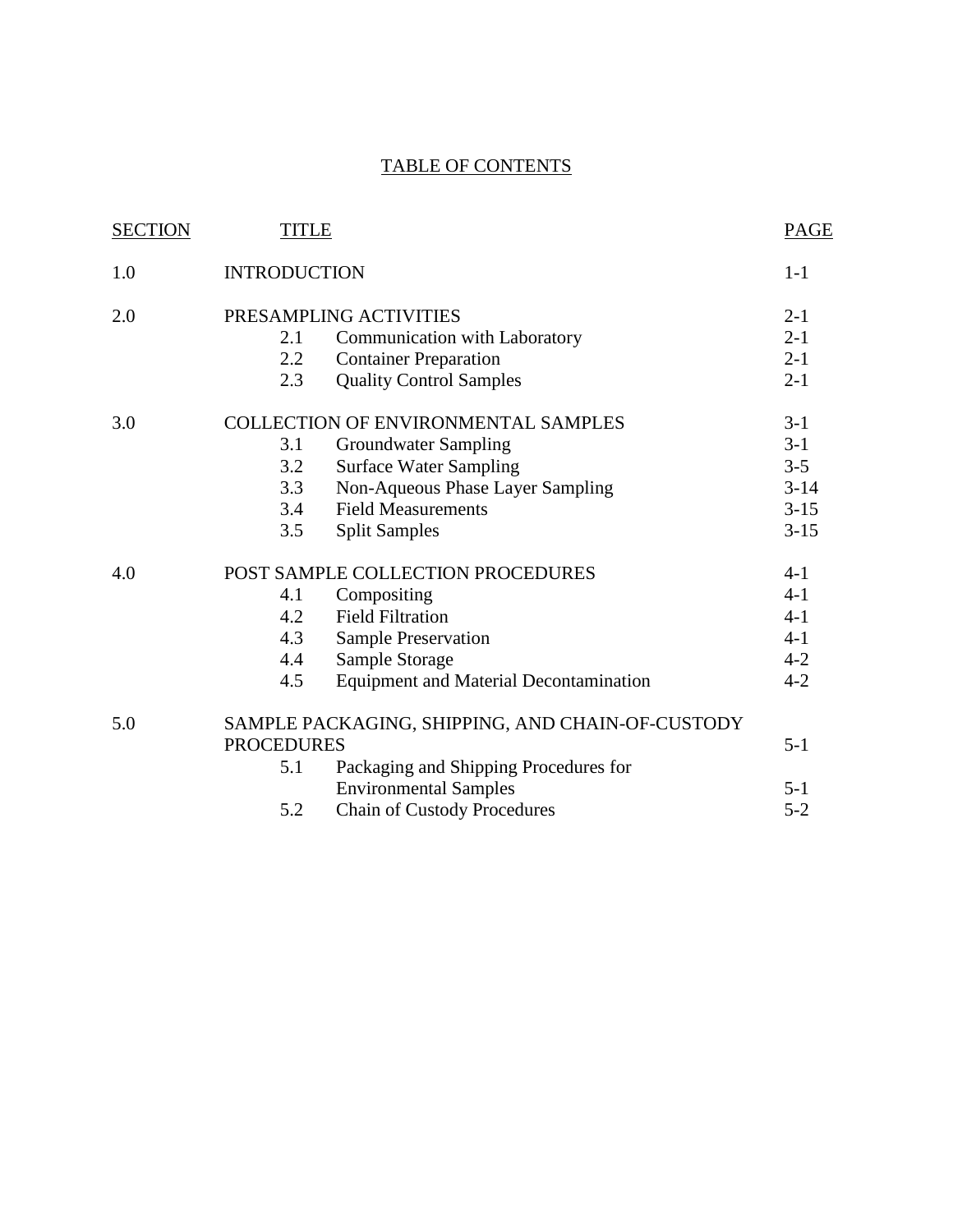# **1.0 INTRODUCTION**

The collection of representative environmental data is neither a straightforward nor easily accomplished task. Measurements are subject to a wide variety of instrument, spatial, and temporal variables. A representative sample of the material from which it is collected must represent accurately the spatial, temporal, physical, and chemical qualities of the material. Standard operating procedures help to minimize those errors which would result in the collection of invalid data or non-representative samples. This is very important as field data collection is the primary basis upon which site investigations, assessments, and remedial actions are based.

There are four basic factors which affect the quality of sampling data. These include:

1) selection of the sample collection site; 2) method of sample collection; 3) sample preparation, preservation, and storage methods; and 4) sample analysis.

Samples must be representative of the media from which they were extracted, and maintain their integrity and/or constituents between the time of sampling and the time of analysis. Field measurement devices and procedures also must follow set procedures to obtain precise and accurate readings at representative locations.

This document presents MAIN's SOP for the collection of precise, accurate, and representative field data.

# **2.0 PRESAMPLING ACTIVITIES**

# 2.1 COMMUNICATION WITH LABORATORY

Communication with laboratory personnel responsible for analysis of the samples prior to sample collection cannot be overemphasized. Lab personnel can be an important source of information and materials if they understand the specifics of the sampling program. Interaction with lab personnel usually improves program efficiency, and the accuracy and completeness of the results. Procedures and analyses being used should be established. Laboratory staff can often provide guidance and suggestions concerning particular problem areas that may develop. Laboratory staff should also understand the chain-of-custody, QA/QC, and labeling procedures that are employed throughout the investigation. Written instructions should be obtained from the laboratory for any non-routine procedures pertaining to sample preparation, preservation, and storage.

#### 2.2 CONTAINER PREPARATION

It is important to use proper sample containers and preservation techniques to minimize the alteration of the sample chemistry between the field and the laboratory. Sample containers will be prepared by the laboratory. Proper preservation will be performed, the jars labeled, and the chain-of-custody initiated prior to any sampling shipment. Container types and preservatives are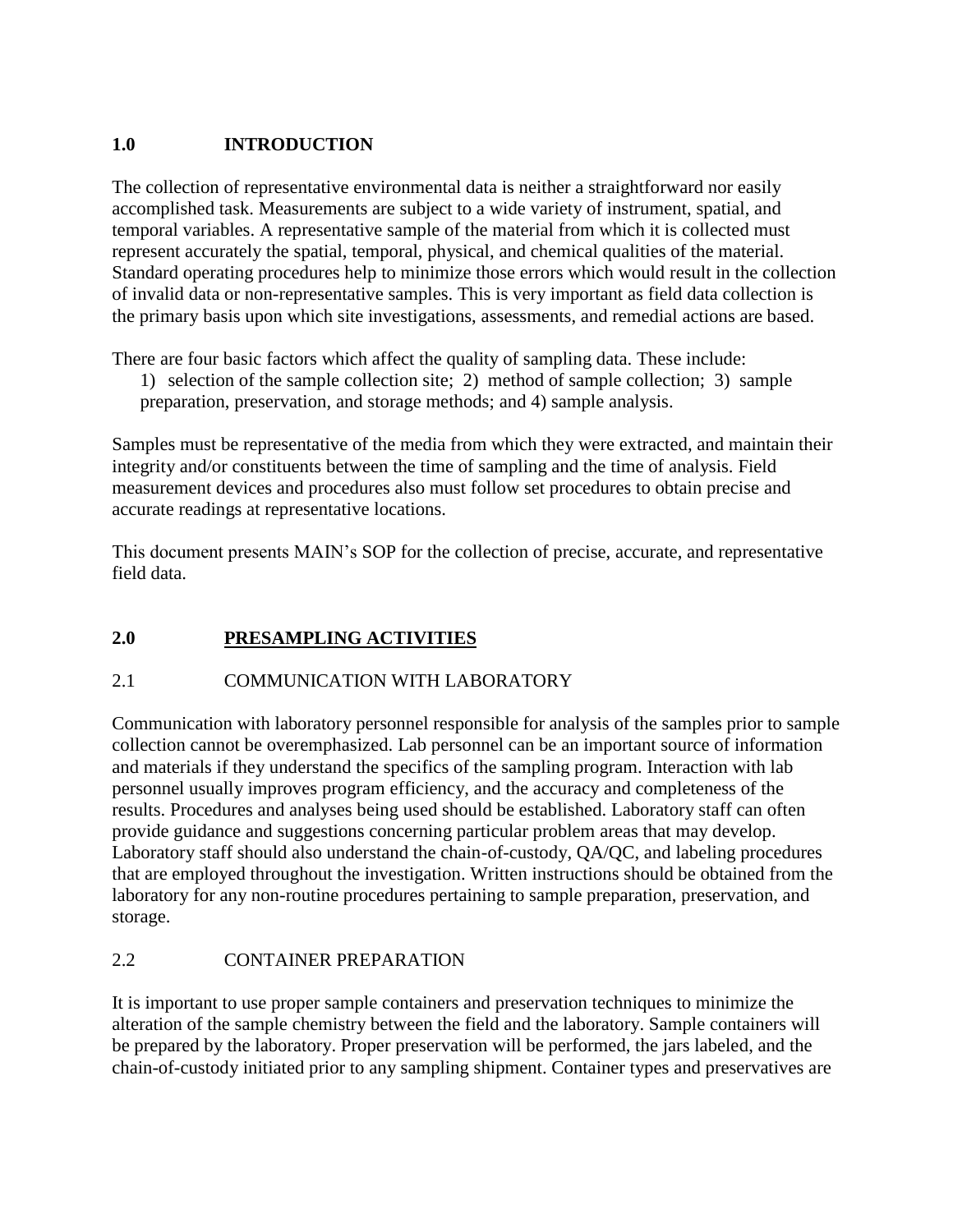shown in Table 1, reprinted from EPA SW-846. Methods of container preparation, sample preservation, sample storage, packing and shipping are discussed in Sections 4 and 5.

# 2.3 QUALITY CONTROL SAMPLES

Three types of quality control samples will be submitted to the chemical laboratory for analyses.

- 1) Field Blank To determine the effect of sample handling procedures and the environment on the sample, a field blank will be collected for every 20 environmental samples collected. The water used must be free of the analytes to be tested for. The "blank" water will be poured into the sampling device, then handled as an environmental sample: poured into bottles, preserved, shipped, and analyzed. The field blank must be collected after the sampling device has been decontaminated, but prior to collection of the next environmental sample. The source of the water utilized to generate the field blank will be noted.
- 2) FIELD DUPLICATE A field duplicate is defined as two samples collected simultaneously at sampling location. Duplicate samples will have a sample number different from the original. Both the "false" and "true" sample numbers will be recorded. On the chain-of-custody forms, the "false" sample number will be used for the duplicate sample. One duplicate sample will be collected for every 20 environmental samples.

# **3.0 COLLECTION OF ENVIRONMENTAL SAMPLES**

# 3.1 GROUNDWATER SAMPLING

Prior to the start of sampling operations, information will be obtained in order to improve the efficiency cost effectiveness of the sampling program. The specifics of the well construction, including the diameter of the well, the depth of the casting, the depth to the screened portion of the well, the total length of the screen, and the material used in the construction of the well and screen will be reviewed. The well diameter is important since it helps determine sampling equipment and procedures. The majority of wells used only for monitoring have two-inch outside diameter. However, in many cases where groundwater recovery was used to remediate a contamination problem, wells with either four, six, or eight-inch outside diameter well casings may have been used. It is also important to know the accessibility to the wells, which may affect the selection of the sampling equipment and transport of the equipment to the well. Prior to sampling, all well locations will be marked on a site map, the order in which the wells will be sampled will be determined, and specific equipment requirements will be developed.

A general checklist of equipment need to sample groundwater monitoring wells follows:

- 1) Sample collection equipment (bailers, pumps).
- 2) Reagents for sample preservation provided by the laboratory (see Section 4.3).
- 3) Appropriate sample containers provided by the laboratory (see Section 4.4).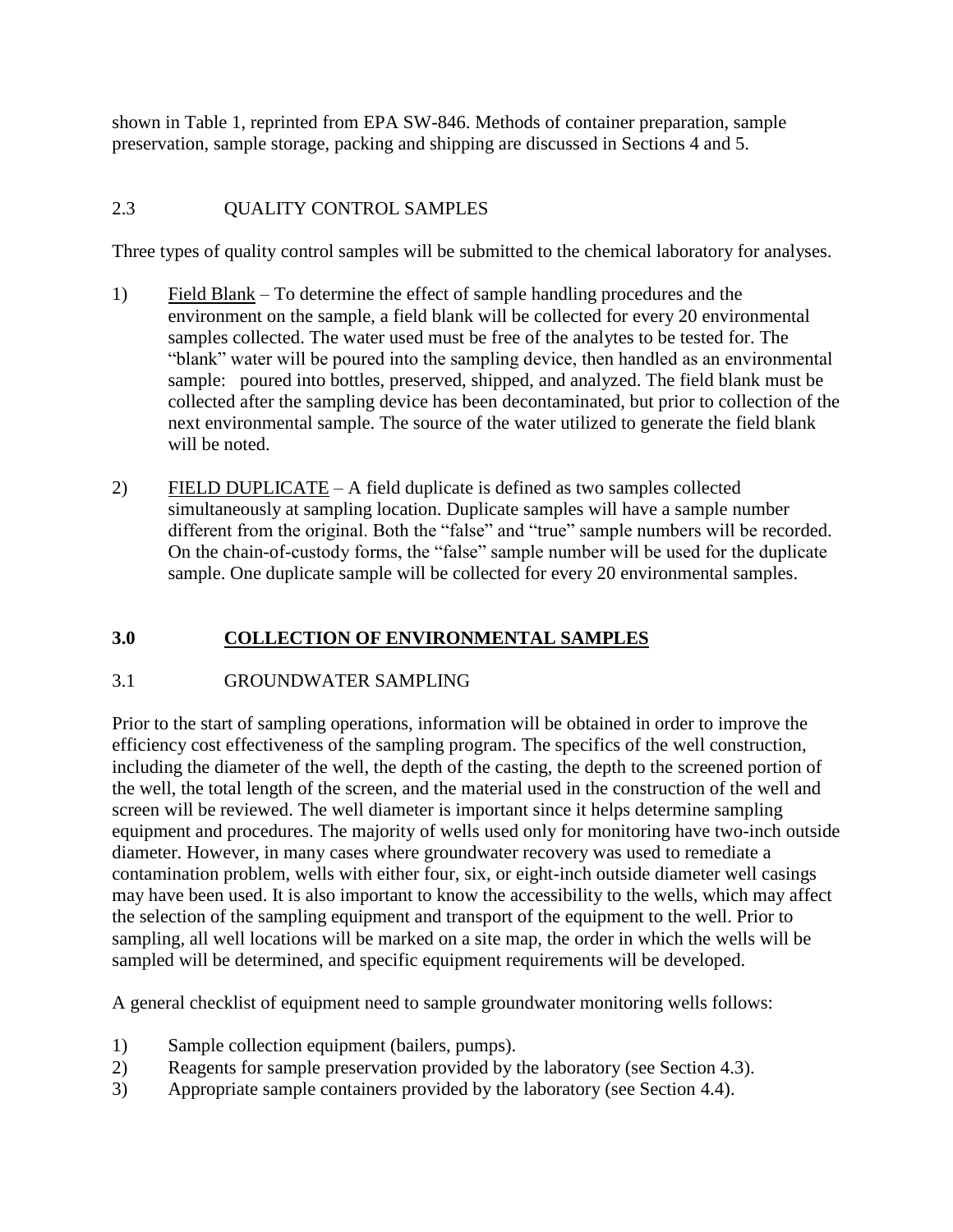- 4) Meters, probes, and standards for desired on site measurements (see Section 4.5).
- 5) Appropriate field and trip blanks, and water.
- 6) Appropriate field duplicate sample containers.
- 7) Forms, labels, and tags (see Section 5.1).
- 8) Monitoring well keys many monitoring wells have locking caps, and keys are necessary to gain access. In addition, some sites are secured or have a guard on duty, in which case keys and/or permission are necessary.
- 9) Tools to assist in well access these may include screw drivers, hammers, chisels, pipe, wrenches, chain, or a propane torch. All or any of these may be necessary for moving steel security caps on well which have not been opened recently.
- 10) Electronic water level indicator/graduated depth sounder these are necessary to determine the static water level and the total depth of the well.
- 11) Pocket calculator this is used to determine the number of well volumes to be evacuated from a well prior to sampling.
- 12) Log book and indelible ink marker. This is used to record field information.

The measurement of the well volume and water level will be conducted in the following fashion.

- 1) Measure inside diameter of the well.
- 2) In areas with possible non-aqueous phase floating compounds, the procedure outlined in in Section 3.6 will be followed to measure the potential layer thickness prior to purging.
- 3) Measure the static water level from the top of the well pipe (not the protective casing) to within 0.01 ft., using an electronic well probe.
- 4) Determine the total depth of the well from either the well installation logs or direct measurement using an electronic well probe. All measurements are taken from the top of the well casing pipe.
- 5) Calculate the number of linear feet of static water standing in the well (difference between static water level and total depth of the well).
- 6) Calculate the static volume using the following table.

| <b>Casing Diameter</b><br>(inches) | Volume per 100 Feet<br>Casing $(cf)$ | Volume per 100 Feet<br>Casing (gal) |
|------------------------------------|--------------------------------------|-------------------------------------|
| 1.0                                | .5                                   | 4                                   |
| 1.5                                | 1.2                                  | 9                                   |
| 2.0                                | 2.2                                  | 16                                  |
| 3.0                                | 4.9                                  | 37                                  |
| 4.0                                | 8.7                                  | 65                                  |
| 5.0                                | 13.6                                 | 102                                 |
| 6.0                                | 19.6                                 | 147                                 |
|                                    |                                      |                                     |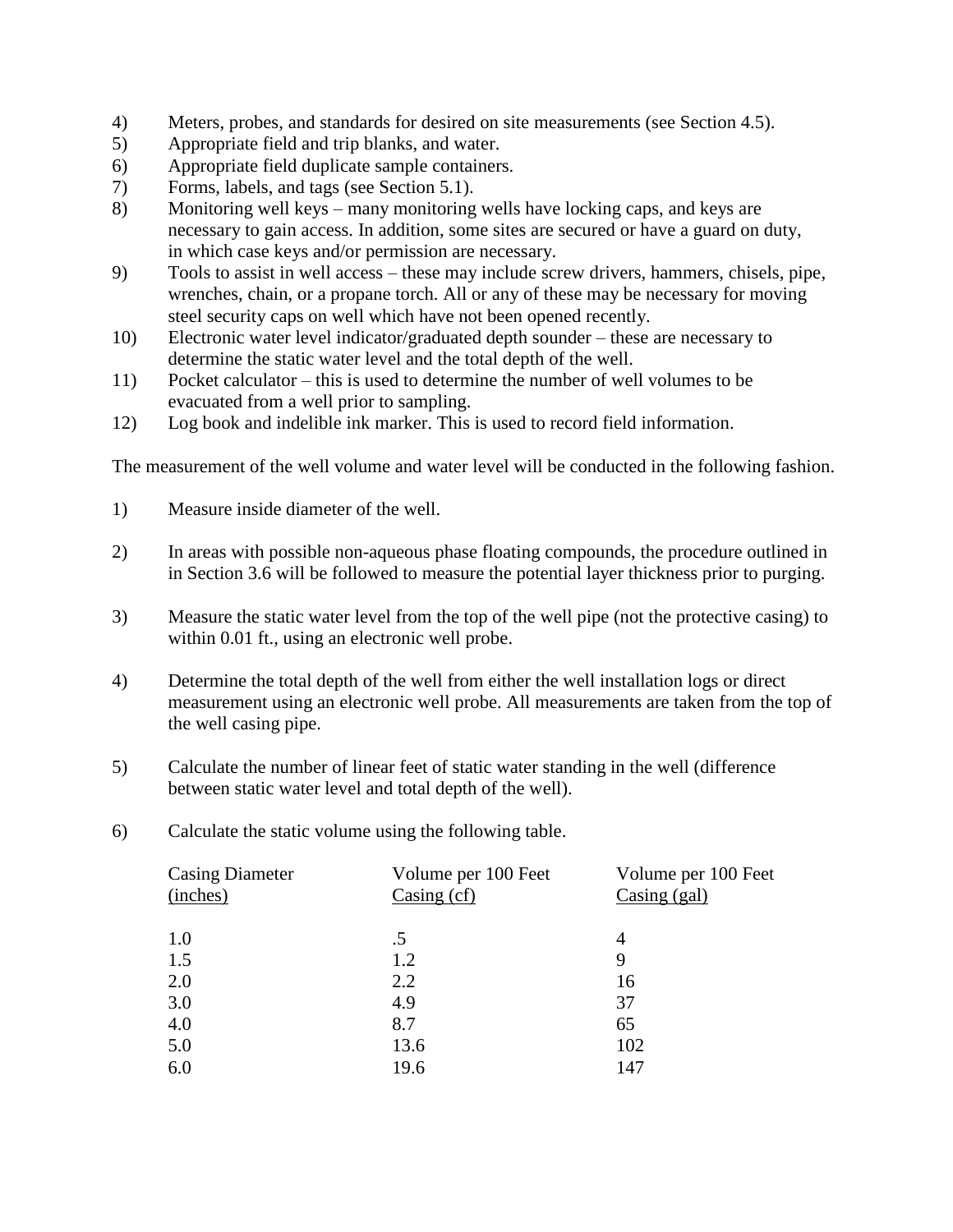- 7) Rinse the probe and cord thoroughly with distilled water and methanol after each use to avoid possible cross contamination from other wells.
- 8) Remove at least three well volumes of groundwater prior to sample collection. In most cases, removal of three well volumes results in the collection of a representative groundwater sample not influenced by stagnant water remaining in the well casing. In cases where it is suspected that the removal of three well volumes may result in either under-evacuation or over-evacuation of a particular well, continuously monitor the pH, specific conductance, and temperature while removing 10 well volumes from the well. It is recommended that this experiment be conducted several days before the actual collection of samples.
- 9) The pumping mechanism used to purge or evacuate the well is dependent upon the equipment available and the accessibility of the well. A variety of pumps may be used, including hand-operated or motor driven suction pumps, peristaltic pumps, and compressed gas or battery driven pumps. In some cases, had bailing is the best method. The pumping method depends on the accessibility of the well, depth to water, and well diameter. If the pump being used does not have a flow meter, a graduated plastic pail can be used to measure the total discharge volume. If a pump that could alter the sample characteristics has been used to purge the well, the hose and rope should be removed from the pump and then decontaminated or stored in an appropriately labeled container, if each hose or rope is to be dedicated to the particular well. The pump used for evacuation should be dismantled and decontaminated. Dedicating equipment to each well is the preferred method.
- 10) Certain wells are slow to recharge, and it may be necessary to return several hours or even a day later in order to collect a sample. An alternative sampling method for which recharging slowly is to pump the well dry and collect the sample as water returns into the casing. Either method is acceptable and depends upon the analysis to be conducted, well accessibility, and the cost effectiveness.

The following procedure is recommended for obtaining groundwater samples from monitoring wells:

- 1) Various types of equipment may be used to purge a monitoring well. A bailer is recommended to be used to collect the sample. Although other equipment may be used if it does not affect the water sample's analytes of interest. The bailer can be made of Teflon, PVC (no glued joints), or stainless steel. The use of 3/8" braided nylon rope or fish line is recommended for lowering and raising the bailer.
- 2) To sample the water, slowly lower the bailer down the well until it is submerged, and then pull it out to the surface. Fill the sample bottles directly from the bailer to reduce the probability of cross-contamination and loss of volatile organic compounds. To avoid contamination of the rope, do not allow the rope to contact the ground; either hold it in hand or lay it on a sheet of plastic laid on the ground.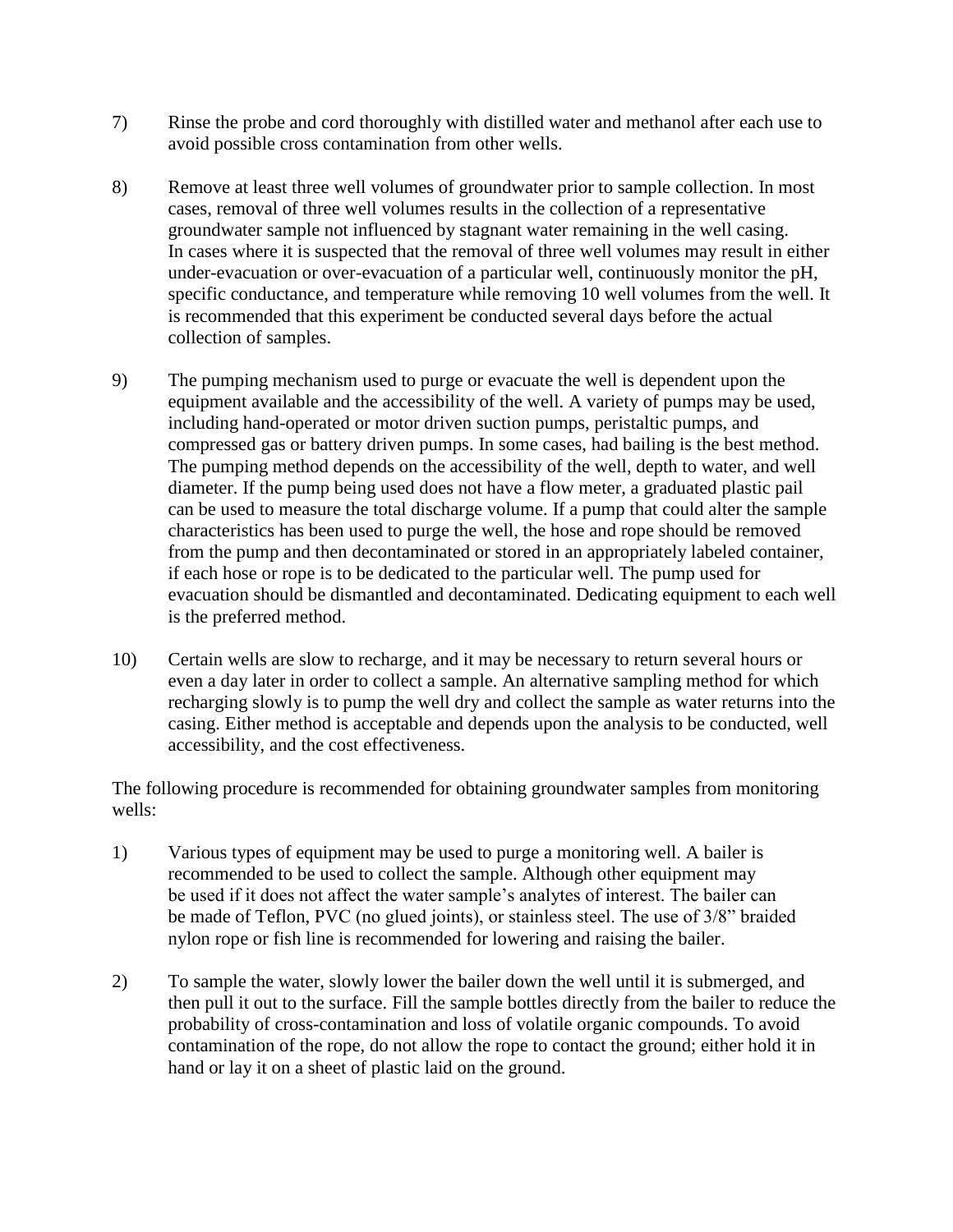Groundwater chemistry is such that exposure of groundwater samples to atmospheric conditions can result in substantial alteration of the sample's chemical characteristics. To avoid these changes and to maintain sample representativeness, it is imperative that immediately upon collection, the samples be prepared, preserved, and stored in such a manner as to prevent any changes in sample chemistry from occurring. Refer to subsequent subsections of this document for sample preparation, preservation, storage, and in-field measurements procedures.

# 3.2 SURFACE WATER SAMPLING

The equipment needed for surface water sampling is usually minimal. In many instances, the sample container will serve as the sampling device. However, when analyzing dissolved metals, the sample must be transferred from the sampling device into a filtration apparatus for filtration prior to sample presentation and storage. A recommended list of surface water sampling equipment and accessories is as follows:

- 1) Materials for sample preparation (see Section 4.2).
- 2) Reagents for sample preservation (see Section 4.3).
- 3) Appropriate sample containers (see Section 4.4).
- 4) Meters, probes, and standard for desired on-site measurements (see Section 4.5).
- 5) Appropriate field and trip blanks. The type and number of blanks should be established with the laboratory conducting the analysis.
- 6) Forms, labels, and tags (see Section 5.4).
- 7) Sampling devices These may include a Kemmerer bottle, the sample containers, or a telescoping aluminum pole with an attached clamp and beaker. Due to problems which may result from the inaccessible nature of many surface sampling locations, field personnel are encouraged to draw upon their own experience and creativity in the design of an appropriate sampling device. All devices must be approved by the Project Manager prior to use.
- 8) Decontamination supplies These will be used for decontaminating all equipment that comes into contact with the sample (see Section 4.1).
- 9) Log book and indelible ink marker This is for recording field information.

Most surface water samples are taken as grab samples. Typically, surface water sampling involves immersing the sample container into the water body. The following suggestions are made to help ensure that the samples obtained are truly representative of the water body being sampled.

- 1) Generally, the most representative samples and obtained at mid-channel at one-half of the stream depth in a well-mixed stream.
- 2) Stagnated areas of pools, streams, or rivers may contain zones of pollutant concentration, depending upon the physical and chemical properties of the contaminants and the position of these stagnated waters relative to the sources of contamination.
- 3) Ordinarily sampling should be conducted beginning at the suspected zones of lowest contamination to the zones of highest contamination.
- 4) Excessive agitation of the water, which results in the loss of volatile constituents, should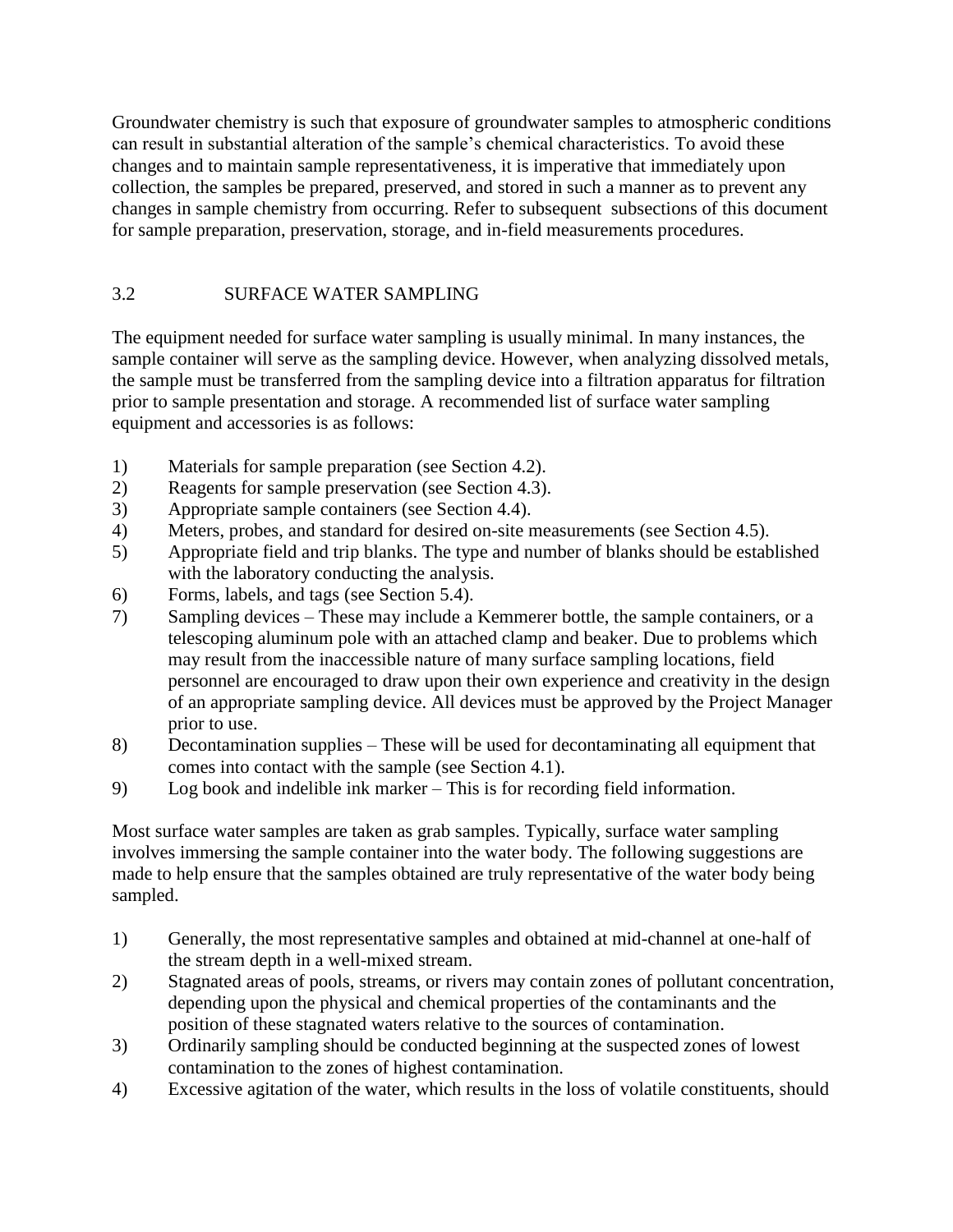be avoided.

5) A water sample from the surface should not be taken unless sampling specifically for a non-aqueous phase layer floating on the water. Instead, the sample container should be inverted, lowered to the approximate depth, then held at about a 45 degree angle with the mouth of the bottle facing upstream.

Generally, surface water samples are much more stable than groundwater samples. Surface waters, especially from streams under turbulent flow conditions, tend to be in equilibrium with atmospheric conditions, and therefore will not undergo significant changes in water chemistry after collection. However, it is best to appropriately preserve and store the samples, and to take field measurements immediately after sample collection as described in Sections 3.3, 4.1, 4.2, and 4.3 of this document.

# 3.3 NON-AQUEOUS PHASE LAYER SAMPLING

If a non-aqueous phase layer (NAPL) is present on the surface of the water in a groundwater monitoring well, the thickness of the NAPL will be measured and a sample of it collected, if necessary.

The NAPL thickness will be measured using one of two techniques. A battery operated device that measures NAPL thickness such as an ORS Interface Probe, will be used first if the thickness is unknown. The sensing probe is lowered slowly down the well until it senses liquid. The depth is recorded. The probe is lowered further down the well until it senses water. Then the probe is moved above and below the NAPL water interface 3 to 4 times to get an accurate interface depth reading, which is recorded.

If the NAPL is less than  $\frac{1}{4}$  inch, a surface sampler will be used to measure the NAPL thickness. The sampler, similar to ORS Surface Samplers, is slowly lowered through the NAPL then brought to the surface for measurement and observation. A surface sampler can be used to also sample the NAPL for chemical analysis.

# 3.4 FIELD MEASUREMENTS

Whether or not in-field measurements are conducted will depend upon the types of material being sampled, the geochemical environment in which the samples exist, and the desired end use of the collected data. For groundwater samples in particular, it is advisable to take in-field measurements of pH, specific conductance, and temperature. All of these parameters are susceptible to change upon contact with atmospheric conditions. As such, if analyzed in the lab, he values for these parameters may not be representative of the true subsurface environment. Since surface waters, especially those from streams and creeks with turbulent flow, are actually at equilibrium with atmospheric conditions, in-field measurements of these parameters for stream samples is not as critical, but should be conducted regardless.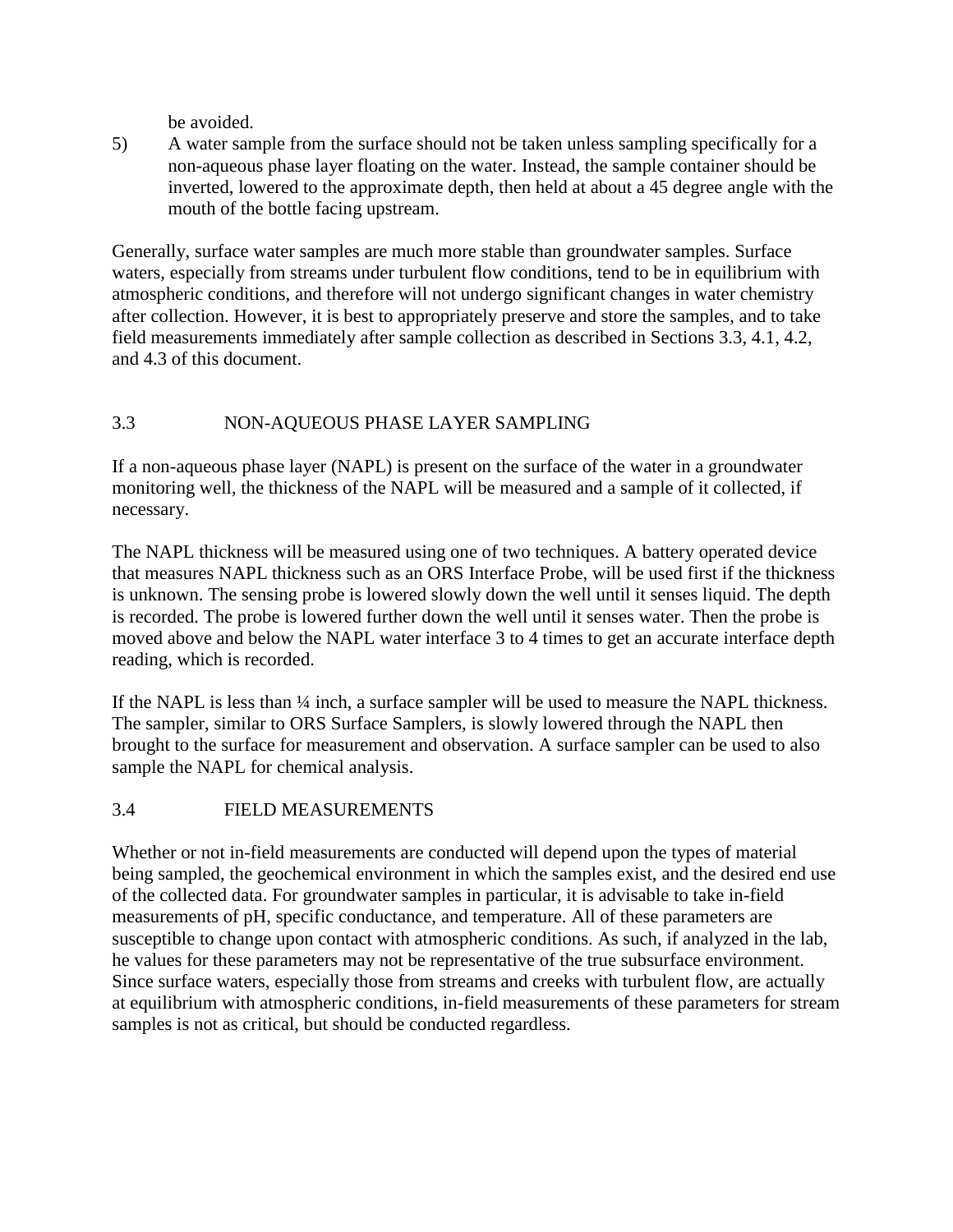#### 3.5 SPLIT SAMPLES

Split samples will be provided to the Utah Bureau of Groundwater Pollution Control at their request.

## **4.0 POST SAMPLE COLLECTION PROCEDURES**

After a sample has been collected, it may need to be composited, filtered, preserved, and stored. The sampling equipment must also be decontaminated. Procedures for these operations are described in the following sections.

## 4.1 COMPOSITING

In cases where composite samples are collected, it may sometimes be desirable to combine and split the samples in the field to ensure a representative aliquot. Another option for water samples is a laboratory composite for separately collected grab samples.

## 4.2 FIELD FILTRATION

Samples of water that will be analyzed for dissolved metals will be filtered in the field through a 0.45 micron filter. Filtration equipment consists of pump (either peristaltic or hand-operated) silicone tubing, and a filter cartridge similar to a QEDFF-8100 Standard Quick Filter or FF-8200 High Capacity Quick Filter.

The water sample to be filtered will be placed in a bottle containing no acid. It is then drawn through the filter and tubing and collected into another bottle. The filtered water is then preserved appropriately.

#### 4.3 SAMPLE PRESERVATION

Sample preservation should be performed in the field immediately after sample collection and preparation. In many cases where pH control or additions of reagents are required, separate bottles and chemical preservatives may be supplied in the laboratory. In other cases the reagents or preservatives may be placed in the sample bottle prior to delivery to the site. Samples collected for organic and inorganic parameters are preserved by storing at  $4^{\circ}$  C, using natural ice.

Concentrated acids, bases, and other chemicals used to preserve samples cannot be shipped by air. They should be shipped, before sampling begins, to the site or a location near, preferably the site, by ground transportation if the site is not local to the consultant's office.

# 4.4 SAMPLE STORAGE

Samples should be stored in a container nonreactive with the sample or any parameter that is being analyzed for. Generally, containers are made of plastic, glass, or Teflon. In general, samples collected for metals and general water quality parameters are stored in plastic bottles.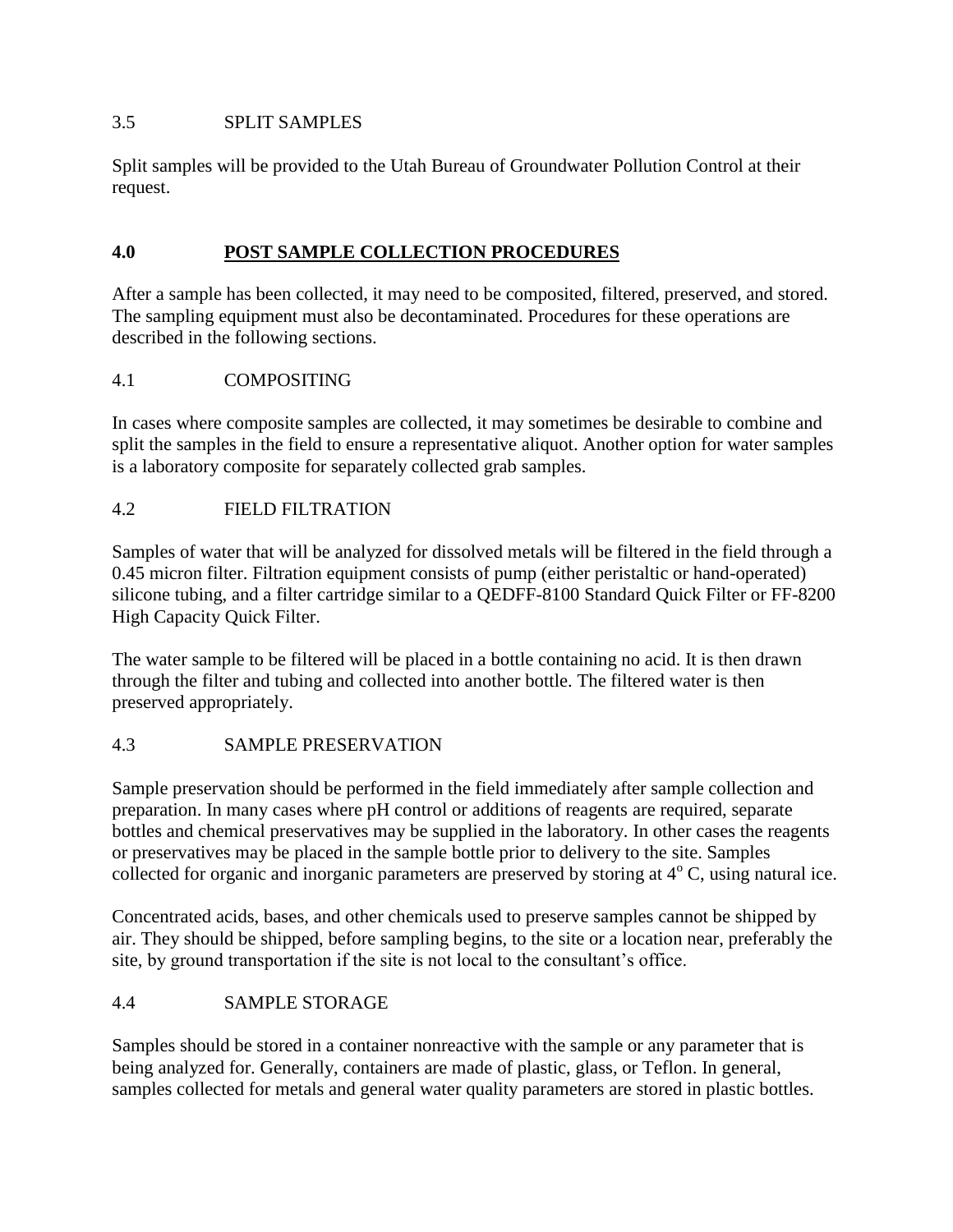Samples collected for organic analysis are routinely placed in glass bottles. Soil samples are generally places in glass jars with Teflon or plastic lid liners. Table 1 details the required containers, preservation techniques, and holding times as required by EPA SW-846.

In most cases, bottles will be supplies by the laboratory conducting the analyses. It will be the responsibility of the sampler to inform the laboratory staff exactly which analyses will be conducted so the lab can supply the proper amount of appropriate bottles. The filled sample bottles must be stored in a cooler with ice.

# 4.5 EQUIPMENT AND MATERIAL DECONTAMINATION

All equipment and material used for the collection, preparation, preservation, and storage of environmental and hazardous substance samples must be cleaned prior to its use and after each subsequent use. Unless the equipment and materials being used are disposable, dedicated to the sampling location, or of sufficient number so as not to be reused during any one sampling trip, decontamination must be conducted in the field.

The equipment needed for cleaning or decontamination is dependent upon the materials and equipment to be cleaned. If relatively small items are to be cleaned in the field, several small buckets and small containers of reagents or wash liquids are adequate. However, if major items Such as large pumps are to be decontaminated, it may be necessary to transport large wash basins and larger volumes of washing solutions. The following is a generalized equipment list to be used during decontamination and cleaning.

- 1) Detergent, such as Alconox.
- 2) Potable water.
- 3) Deionized and/or distilled water.
- 4) Hexane, to remove petroleum products.
- 5) Storage vessels to transport large volumes of water to the site. Plastic carboys that have 5 to 15 gallon capacity and are made with a spigot near the bottom of the tank are recommended. Enough water to handle the needs for the entire day must be supplied. Containers of various sizes are used depending on the sampling program.
- 6) Methanol.
- 7) Buckets for washing and rinsing equipment.
- 8) Paper towels and Chem wipes to remove excess soil or petroleum products before the equipment is decontaminated.

The following procedure will be used to decontaminate the sampling equipment:

- 1) Rinse with hexane to remove tar or oil, if present.
- 2) Wash with a detergent and tap water.
- 3) Rinse with tap water.
- 4) Rinse with high-purity methanol.
- 5) Rinse well with distilled and/or deionized water.
- 6) Use equipment immediately or wrap in aluminum foil for temporary storage.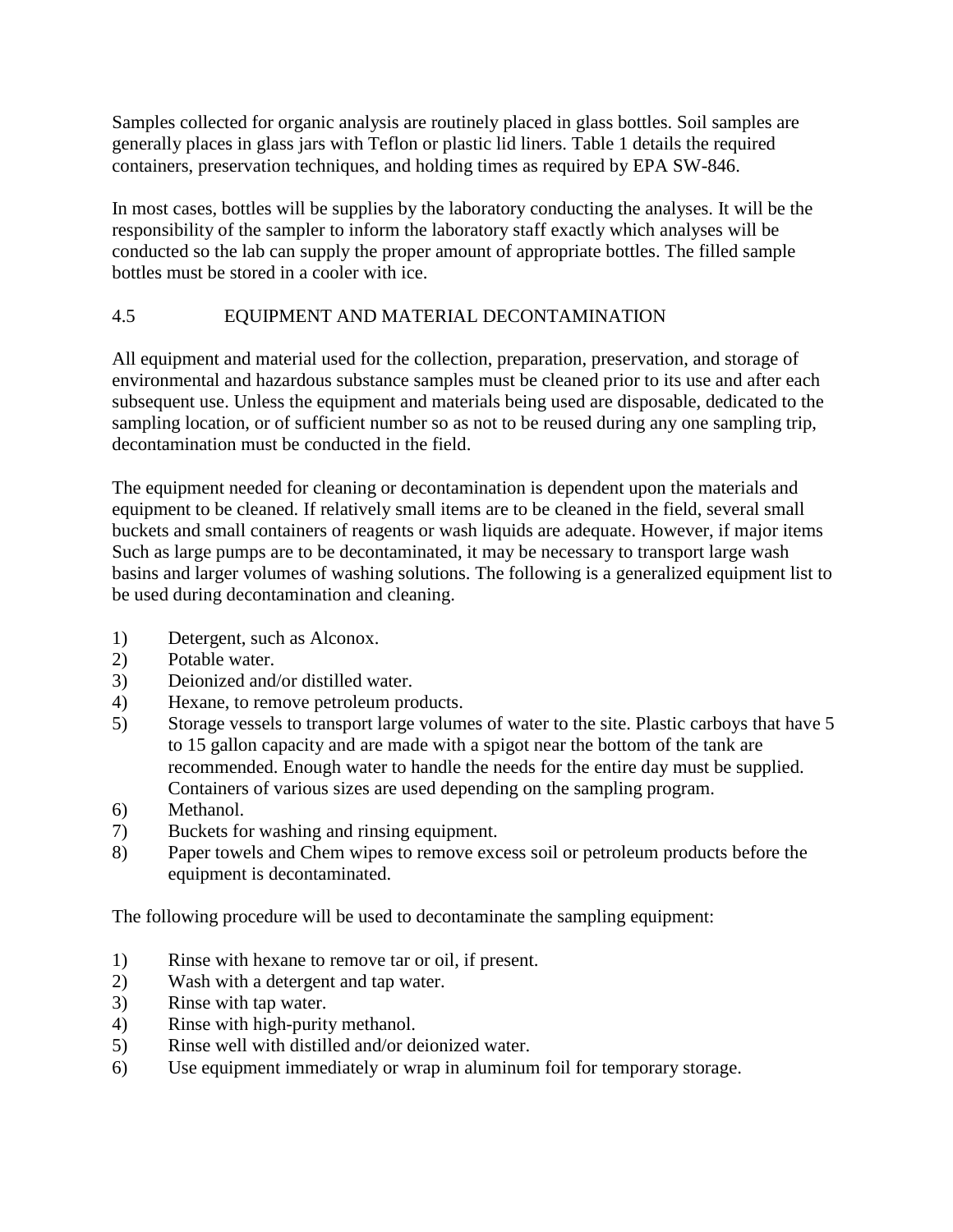#### **5.0 SAMPLE PACKAGING, SHIPPING, AND CHAIN-OF-CUSTODY PROCEDURES**

Once the samples have been collected, prepared, preserved, and appropriately stored, they must be packaged and shipped. In addition, from the time of sample collection until analyses have been completed, chain-of-custody procedures must be followed to ensure the proper handling of the samples. This section outlines procedures for the packing and shipping of environmental samples and general chain-of-custody procedures.

#### 5.1 PACKAGING AND SHIPPING PROCEDURES FOR ENVIRONMENTAL SAMPLES

All sample containers must be placed in a sturdy, insulated shipping container. A metal or plastic picnic cooler is recommended. The following is an outline of the procedures to be followed.

- 1) Using fiberglass tape, secure the drain plug at the bottom of the cooler to ensure that water from sample container breakage or ice melt does not leak from the cooler.
- 2) Line the bottom of the cooler with a layer of cushioning absorbent material such as vermiculite.
- 3) Pack sample bottles in the cooler. Check screw caps for tightness and mark sample volume level on the outside of large containers.
- 4) Use pieces of carved-out plastic foam to keep large glass containers in place and to prevent breakage.
- 5) Pack small containers, such as 40 milliliter vials, in small plastic sandwich bags. When shipping these with large containers, it is necessary to prevent larger containers from shifting, which might break the smaller containers.
- 6) Pack cushioning material, such as vermiculite or bubble pack, between sample containers.
- 7) Pack absorbent material around plastic bottles in case of breakage or leaks.
- 8) Pack ice, sealed in plastic bags, on top of the samples in the cooler when the samples must be kept cold.
- 9) Seal the chain-of-custody form in a plastic bag and attach it to the inside of the cooler lid.
- 10) Close the lid of the cooler; be sure it is tightly fastened.
- 11) Use fiberglass tape to seal the container between the lid and the cooler. Wrap the tape vertically around the cooler, two wraps each on the long and short dimensions.
- 12) Attach the following information to the outside of the cooler: name and address of the receiving laboratory with return address, arrows indicating "This End Up" on all four sides, and "This End Up" label on the top of the lid.
- 13) Use additional labels such as "Fragile" or "Liquid in Glass" when necessary.
- 14) When the cooler is not equipped with a padlock, apply a signed custody seal and place it between the lid and body of the cooler.

Samples package in this way can be shipped by commercial air cargo transporter. Staff should be prepared to open and re-seal the cooler for inspection when required. Be aware that some commercial carriers have limits as to the number of pounds per item that can be shipped. Inform the laboratory of the containers' Bill of Lading numbers.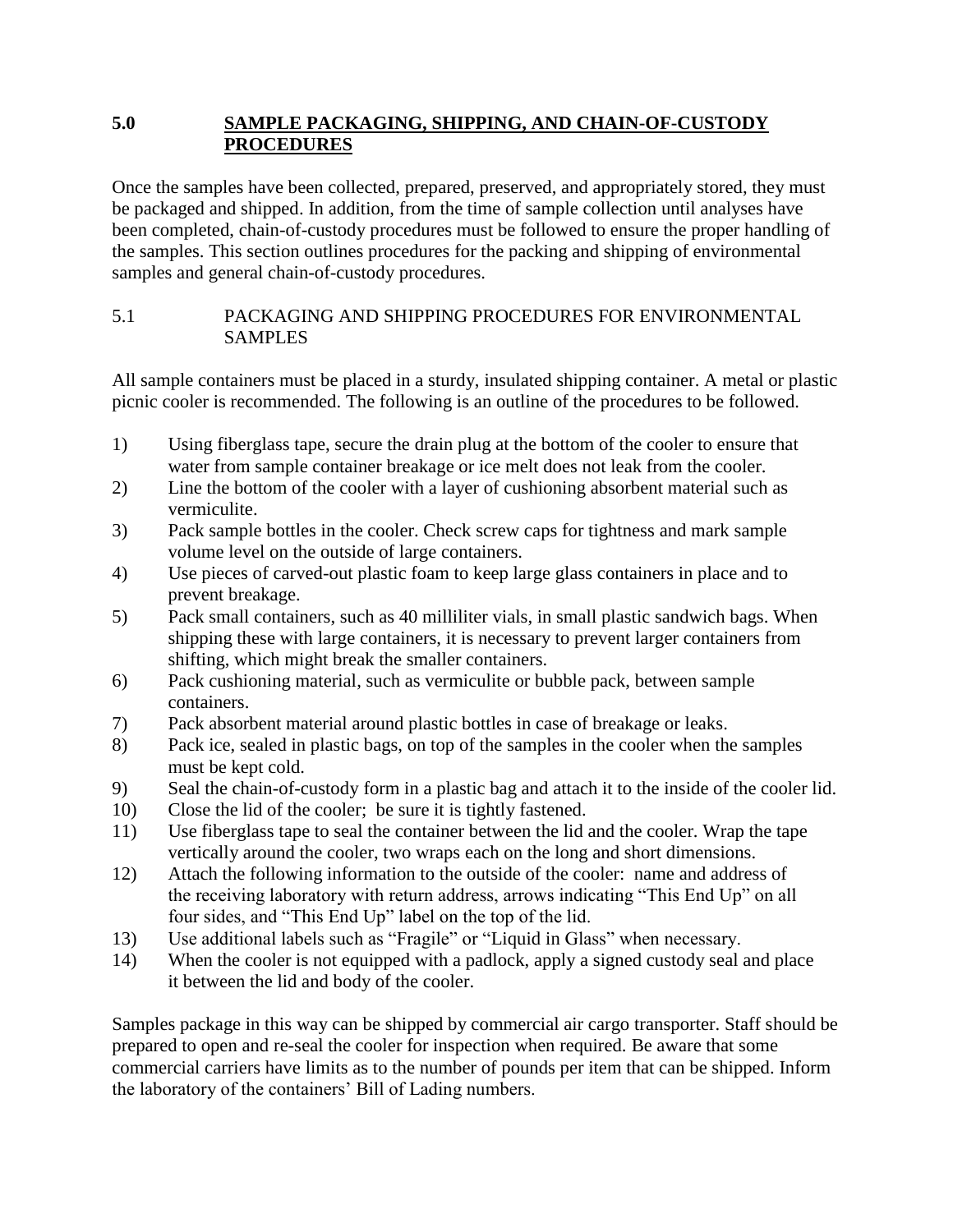#### 5.2 CHAIN-OF-CUSTODY PROCEDURES

Each sample must be labeled using waterproof ink and sealed immediately after it is collected. Labels should be filled out before collection to minimize handling of sample container. Figure 1 is an example of a sample label.

Labels and tags must be firmly affixed to the sample containers. Be sure that the container is dry enough for a gummed label to be securely attached. Tags attached by string are acceptable when gummed labels are not applicable.

Sampling information will be recorded in the field on the Sampling Record form as shown in Figure 2.

Written chain-of-custody procedures must be available and followed whenever samples are collected, transferred, stored, analyzed, or destroyed. The primary objective of these procedures is to create accurate written records that can be used to trace the possession and handling of the sample from the moment of its collection through analysis.

A sample is defined as being in someone's "custody" if:

- 1) it is in one's actual possession, or
- 2) it is one's view, after being in one's physical possession, or
- 3) it is in one's physical possessions and then locked up so that no one can tamper with it, or
- 4) it is kept in a secured area, restricted to authorized personnel only.

The number of persons involved in collecting and handling samples will be kept at a minimum.

The chain-of-custody record will be completed at the time each sample is collected. (Figure 3).

One member of the sampling team will be appointed Field Custodian. The samples and forms are turned over to the Field Custodian by the team members who collected the samples at the end of each day.

When transferring the samples, the transferee must sign and record the date and time on the chain-of-custody record. Custody transfers made to the Field Custodian should account for each sample, although samples may be transferred as a group. Every person who takes custody must fill in the appropriate section of the chain-of-custody record. To minimize the custody records, the number of custodians in the chain-of-possession should be minimized.

The Field Custodian is responsible for properly packaging and dispatching samples to the appropriate laboratory. This responsibility includes filling out, dating, and signing the appropriate portion of the chain-of-custody record.